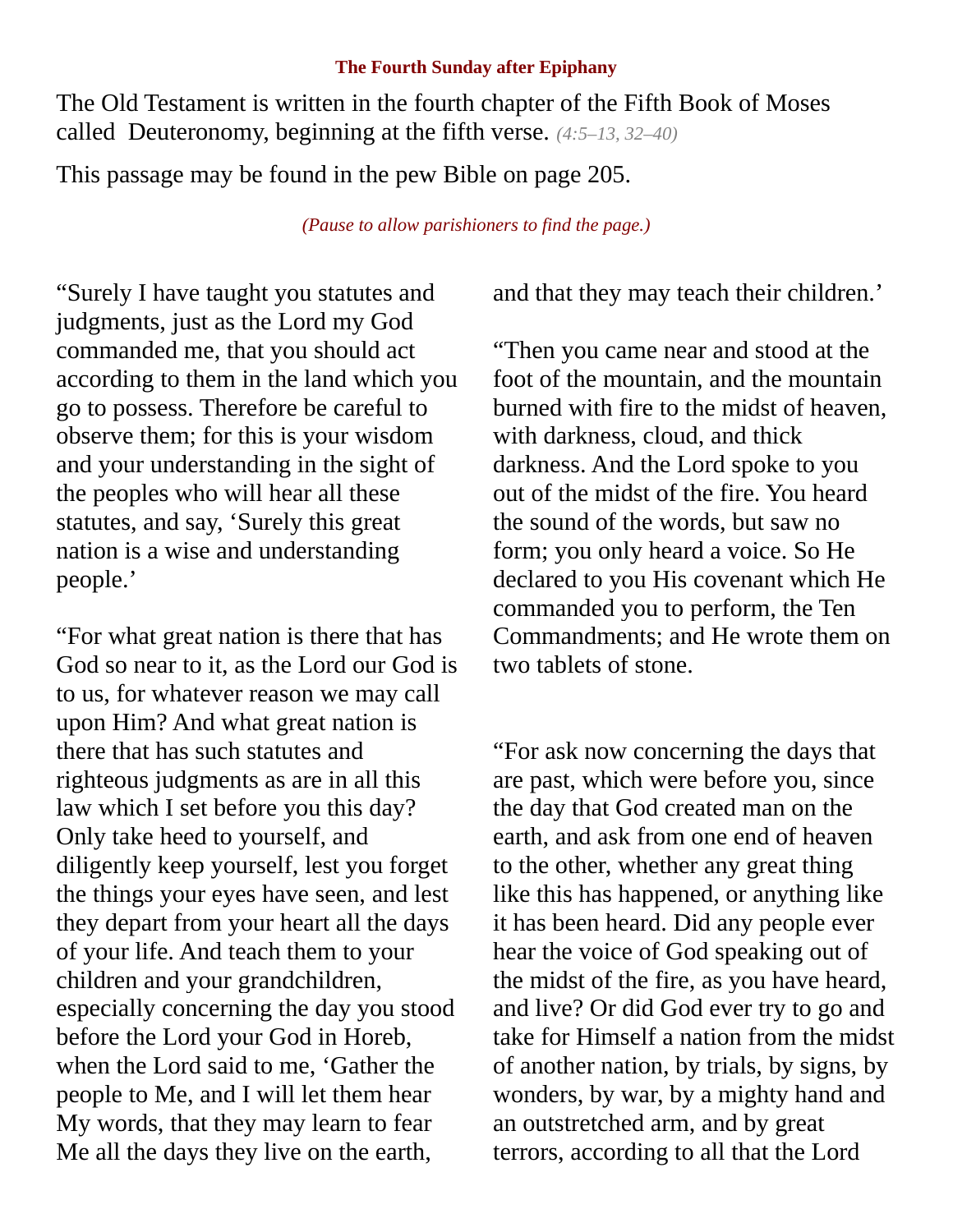your God did for you in Egypt before your eyes? To you it was shown, that you might know that the Lord Himself is God; there is none other besides Him. Out of heaven He let you hear His voice, that He might instruct you; on earth He showed you His great fire, and you heard His words out of the midst of the fire. And because He loved your fathers, therefore He chose their descendants after them; and He brought you out of Egypt with His Presence, with His mighty power, driving out from before you nations greater and

mightier than you, to bring you in, to give you their land as an inheritance, as it is this day. Therefore know this day, and consider it in your heart, that the Lord Himself is God in heaven above and on the earth beneath; there is no other. You shall therefore keep His statutes and His commandments which I command you today, that it may go well with you and with your children after you, and that you may prolong your days in the land which the Lord your God is giving you for all time."

*(Pause for a count of 5)* This is the word of the Lord.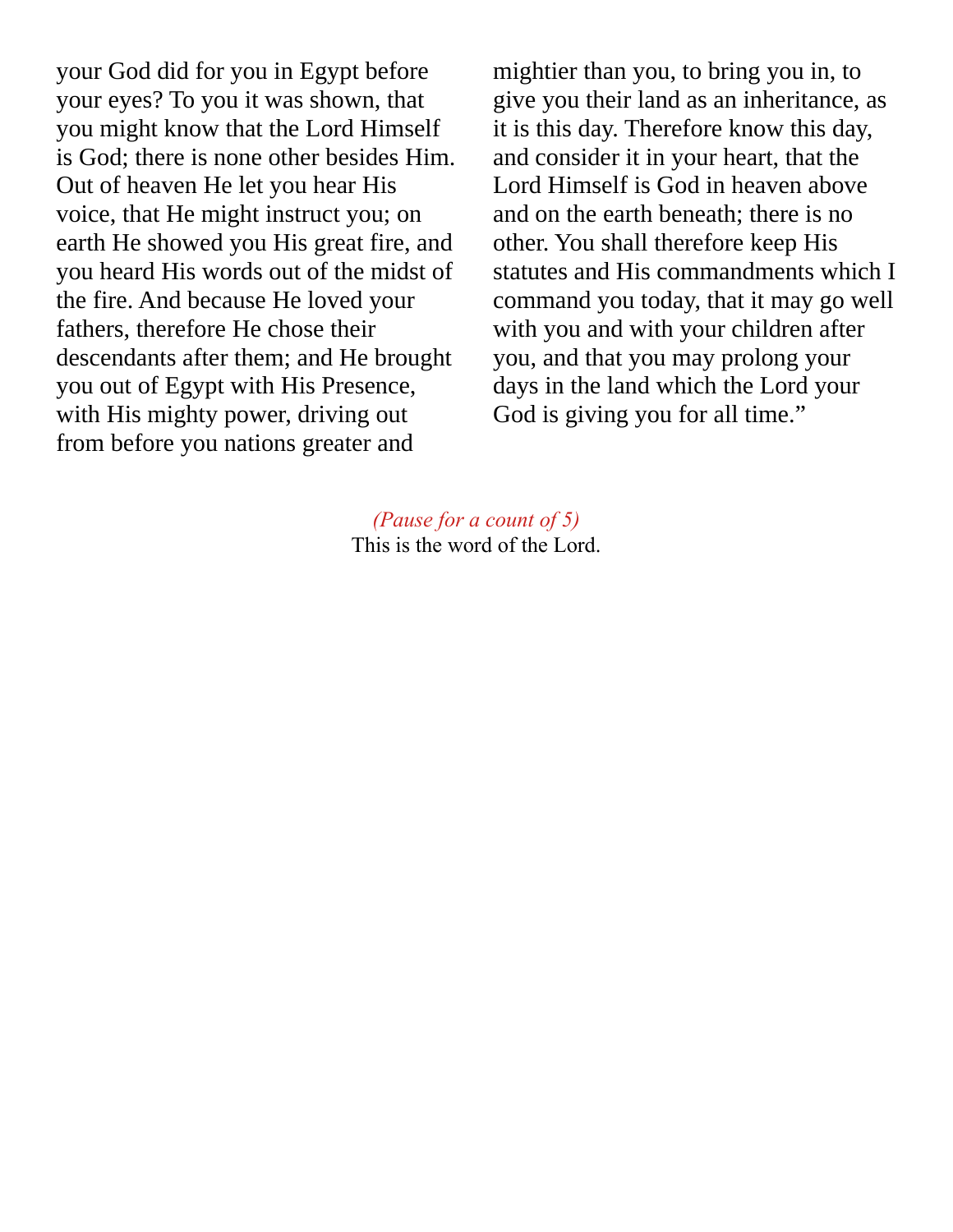## **The Fourth Sunday after Epiphany**

### **Psalm 66**

1 O BE joyful in God, all ye lands; \* sing praises unto the honour of his Name; make his praise to be glorious.

2 Say unto God, O how wonderful art thou in thy works! \* through the greatness of thy power shall thine enemies bow down unto thee.

3 For all the world shall worship thee, \* sing of thee, and praise thy Name.

4 O come hither, and behold the works of God; \* how wonderful he is in his doing toward the children of men.

5 He turned the sea into dry land, \* so that they went through the water on foot; there did we rejoice thereof.

6 He ruleth with his power for ever; his eyes behold the nations: \* and such as will not believe shall not be able to exalt themselves.

7 O praise our God, ye peoples, \* and make the voice of his praise to be heard;

8 Who holdeth our soul in life; \* and suffereth not our feet to slip.

9 For thou, O God, hast proved us; \* thou also hast tried us, like as silver is tried.

10 Thou broughtest us into the snare; \* and laidest trouble upon our loins.

11 Thou sufferedst men to ride over our heads; \* we went through fire and water, and thou broughtest us out into a wealthy place.

12 I will go into thine house with burnt-offerings, and will pay thee my vows, \* which I promised with my lips, and spake with my mouth, when I was in trouble.

13 I will offer unto thee fat burnt-sacrifices, with the incense of rams; \* I will offer bullocks and goats.

14 O come hither, and hearken, all ye that fear God; \* and I will tell you what he hath done for my soul.

15 I called unto him with my mouth, \* and gave him praises with my tongue.

16 If I incline unto wickedness with mine heart, \* the Lord will not hear me.

17 But God hath heard me; \* and considered the voice of my prayer.

18 Praised be God, who hath not cast out my prayer, \* nor turned his mercy from me.

# *Glory be…*